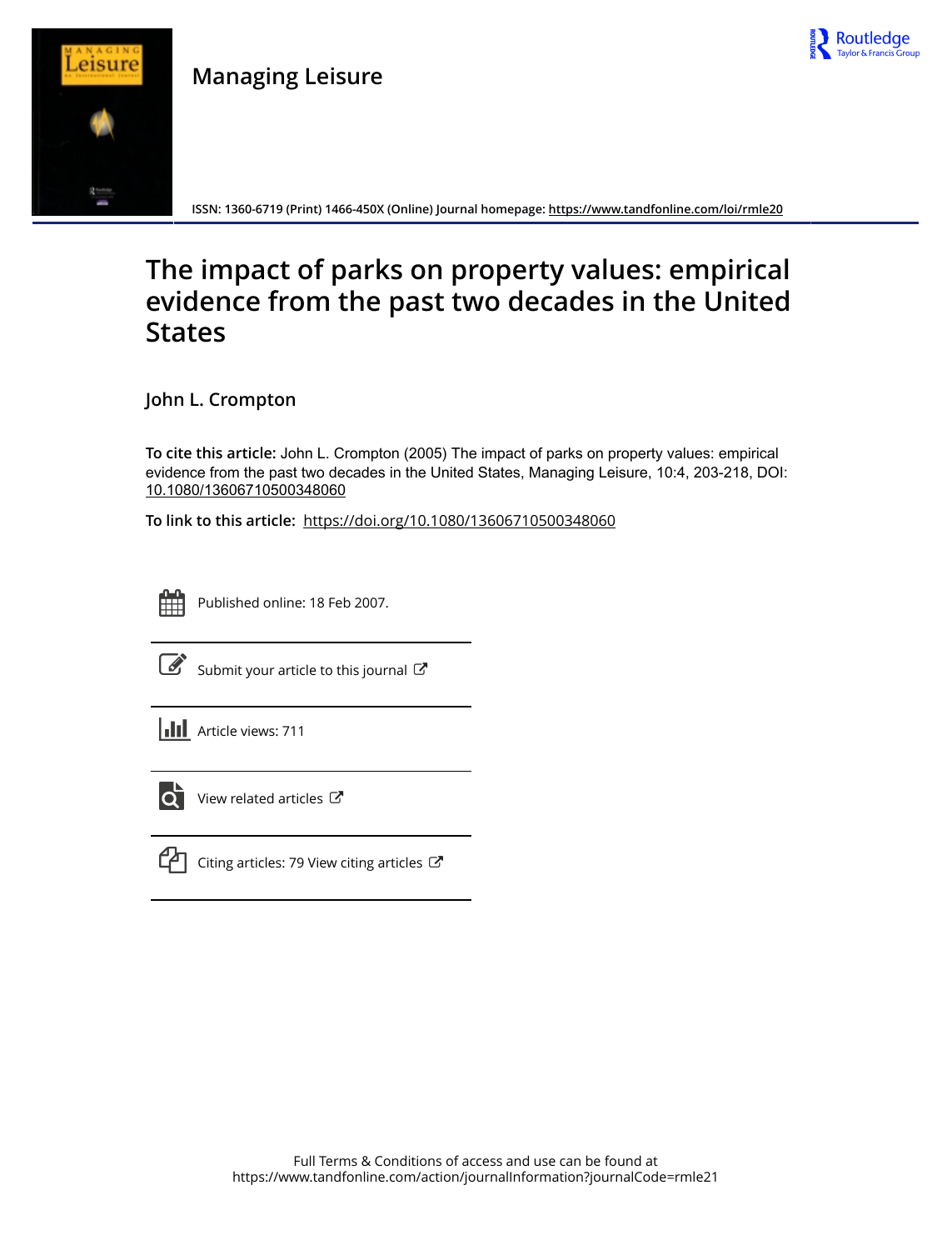## The impact of parks on property values: empirical evidence from the past two decades in the United States

### John L. Crompton

Department of Recreation, Park and Tourism Sciences, Texas A&M University, TX, USA

The notion that parks have a positive impact on proximate property values was recognized in the debates surrounding the pioneering of large urban parks in England in the first half of the nineteenth century, and subsequently in the spread of this movement to the US in the latter half of that century. The empirical basis for these early assertions was rudimentary and naïve. This paper reviews contemporary research using the more advanced analytical procedures now available to social scientists that has examined this issue. The findings confirm the initial rationale and suggest that a positive impact of 20% on property values abutting or fronting a passive park is a reasonable starting point guideline for estimating such a park's impact.

#### INTRODUCTION

The premise that parks have a positive impact on proximate property values derives from the observation that people frequently are willing to pay a larger amount of money for a home located close to a park, than they are for a comparable home. In effect, this represents a 'capitalization' of park land into increased property values of proximate land owners. The increments of enhanced value attributable to a park were used to fund early parks; just as such increments are used to fund golf courses in community golf developments in contemporary US society. The premise of the proximate principle undergirded the earliest parks in England. It was the central principle in John Nash's development of London's Regent's Park which was commenced in 1812; it was the core rationale for Richard Vaughan Yates' investment in Prince's Park, Liverpool, in 1842; and it provided the rationale for

investment of tax funds in the world's first publicly funded park in Birkenhead in 1847 (Crompton, 2004).

After touring Birkenhead Park in 1850, Frederick Law Olmsted was responsible for transitioning both its picturesque design principles and its proximate principle funding rationale to Central Park in New York City, and from there to urban park systems across the US. Thus, from the earliest days of urban park development in the United States from the 1850s through the 1930s, there was an insistent, almost inviolate conviction among park advocates of the legitimacy of the proximate principle. It was conventional wisdom among them, but it was also espoused by city planners and elected officials.

Olmsted and others undertook studies that appeared to confirm the intuitive validity of the proximate principle. Thus, for example, his studies at Central Park concluded that the annual debt charges incurred

Managing Leisure ISSN 1360-6719 print/ISSN 1466-450X online  $\oslash$  2005 Taylor & Francis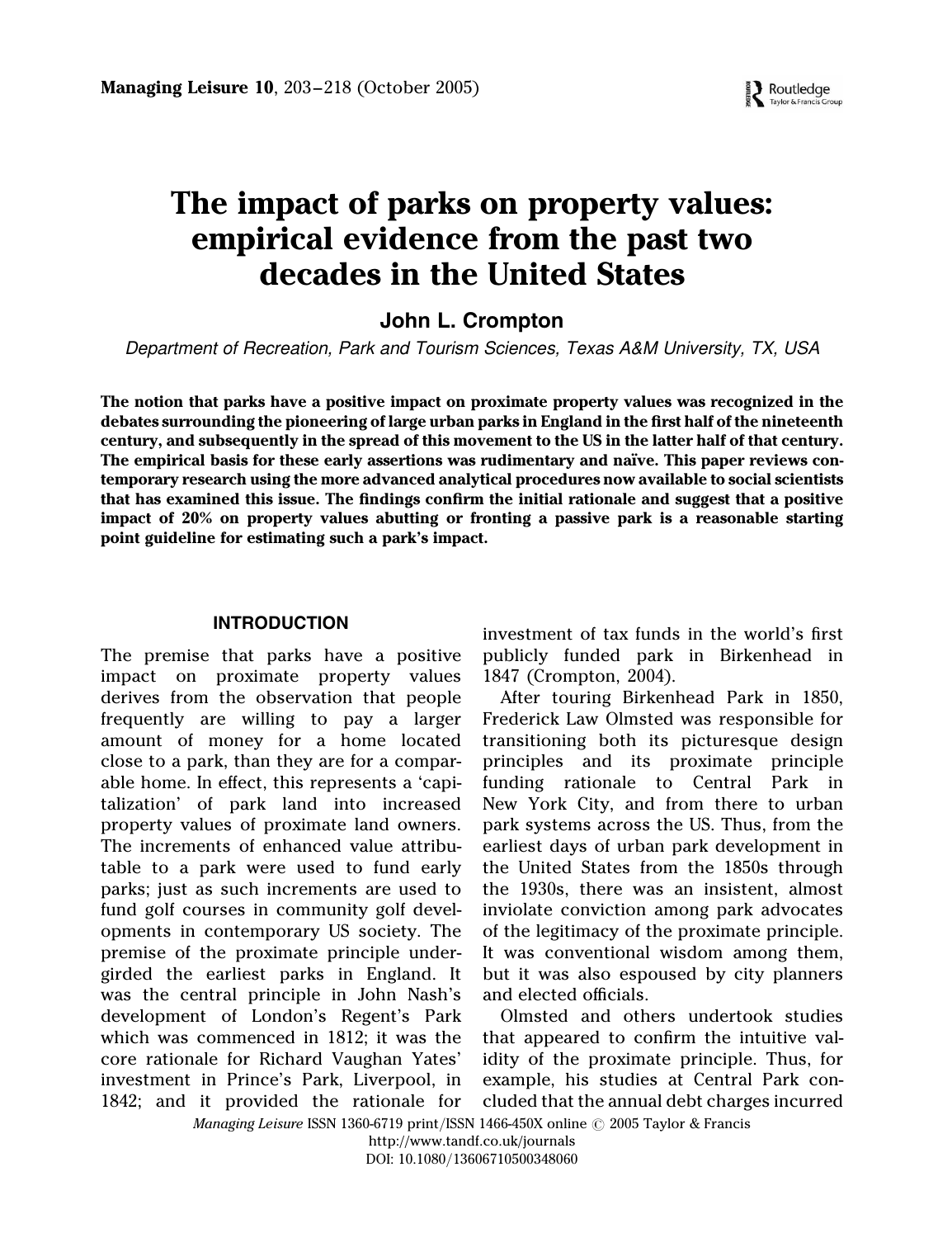by New York City for acquisition and development of the park were \$834,000 annually; the increase in property tax revenue received by the city as a result of the enhanced value of properties around the park amounted to \$5.24 million annually; so the net annual income accruing to the city from its investment in the park was \$4.4 million (Fox, 1990).

This study and others like it were fairly rudimentary and naïve, reflecting the underdeveloped nature of the statistical tools and research designs available at the time. All property value increases were attributed to the proximity of a park and the potential of other factors were ignored. As new tools evolved, the quality of the studies investigating this issue improved.

During the past couple of decades, there have been three developments that have facilitated the emergence of studies which are much stronger from a science perspective that have addressed the impact of parks on property values. First, the increased sophistication of hedonic analysis and the statistical tools associated with it have enabled the array of other factors that may contribute to changes in property values to be considered. These factors are identified in Figure 1.

The second development was the evolution in the 1980s of Multiple Listing Services in electronic form. In the US, it is standard practice for all real estate agents in a city to report the sales price of each transaction to a central data base that is accessible to all of them with details of the structural and physical attributes of the property. This data base is called the Multiple Listing Service. Now these data are available in electronic form. They can be transposed on to maps that are formulated as part of a city's geographic information system and spatially integrated with the location of parks.

Geographic information systems constitute the third development that has enhanced the quality of the science investigating the impact of parks on property



Fig. 1. Factors influencing property value. Source: Nicholls (2002)

values. A GIS is a computer-based system that stores and facilitates manipulation of geographic information. GIS enables Multiple Listing Service data to be mapped by individual street addresses. It permits accurate calculation of distances between locations such as a house and a park and can delineate areas within which affected properties are located.

These three developments have facilitated the efficient use of hedonic price modelling. The theoretical foundation of hedonic pricing techniques was laid down by Lancaster (1966) who proposed that utility was derived from the characteristics or attributes of goods. For example, the characteristics of a car from which utility is derived may include engine size, speed and acceleration, fuel economy, number of seats, comfort, luxury, colour, style and status. By estimating the contribution of each characteristic to the purchase decision, its relative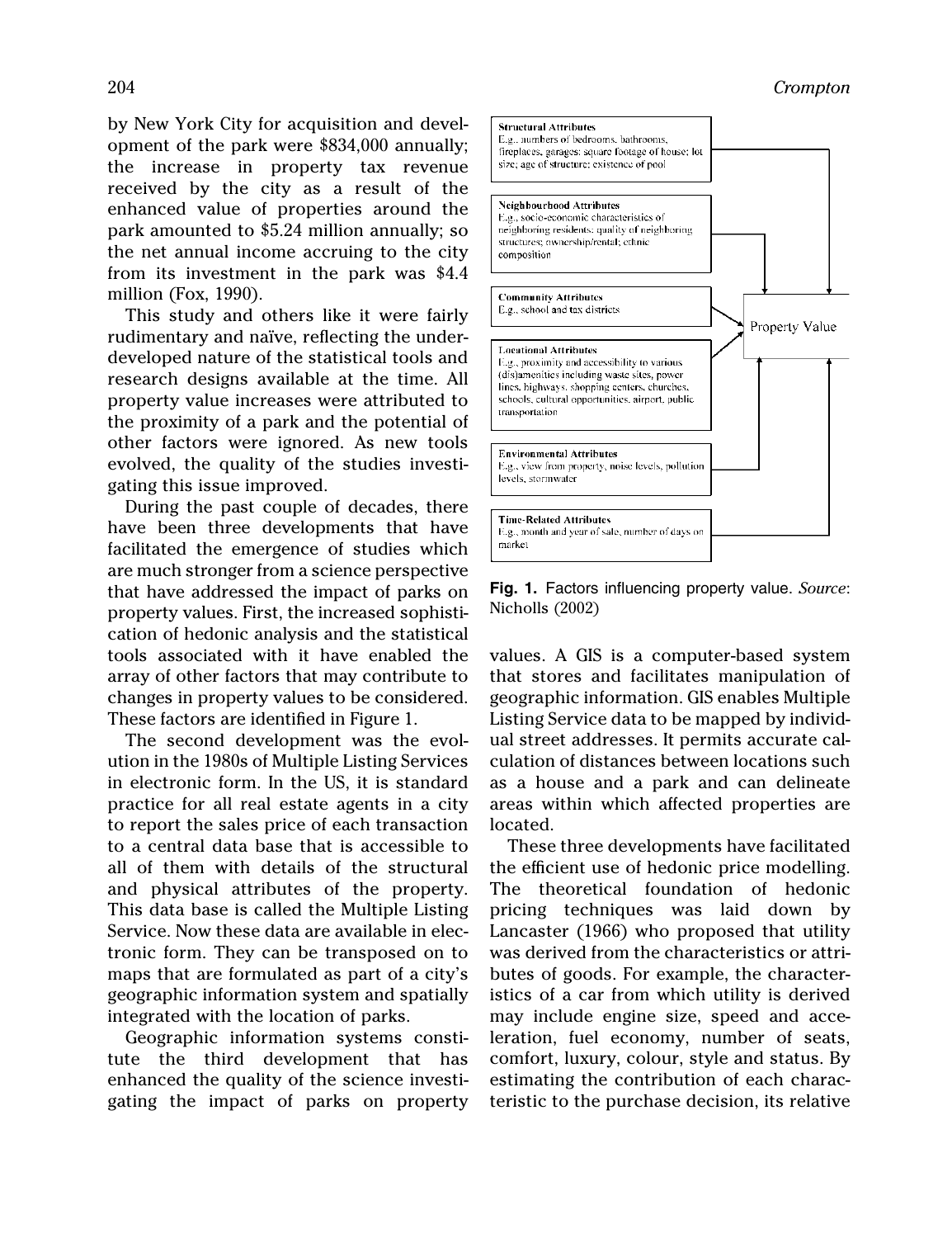importance can be identified. Thus, the role of the factors shown in Figure 1 in the decision to pay a given price for a home can be identified through the use of regression models.

#### REVIEW OF 'MODERN' STUDIES

The era of 'modern' studies for the purposes of this review commenced in the 1970s and early 1980s, when the availability and greater capacity of computing stimulated an increased interest in investigating the issue. Early studies in the 1970s were conducted in Philadelphia, and in Boulder, Colorado.

A 1972 study in Philadelphia focused on seven sites, at three parks, three schools, and one school-park combination (Lyon, 1972). During the sample years of the study, 1,725 property sales were recorded in the neighbourhoods around the sites. As a percentage of total housing units in each area, the sample size ranged from 12% to 25.5%. In all seven neighbourhoods regression analyses indicated that distance from the site had an impact on property values, enabling the author to conclude, 'there appear to be locational advantages to school and park facilities, and these advantages have been capitalized in the sale price of nearby property' (Lyon, 1972, p. 126).

The Philadelphia study was one of the few to test for a 'net effects' curve which postulates that while there is a positive impact on the value of properties abutting a park, it may be lower than the impact on properties a block or two away which are not subjected to any nuisance created by access and egress. The polynomial equation used to test for this effect was found to be a good fit on one site – a junior high school site with an athletic field – with the maximum impact on property occurring 600 to 800 feet from the site.

Another Philadelphia study in 1974 analysed the impact on sales price of 336 properties in the vicinity of Pennypack Park (Hammer et al., 1974). This 1,294-acre stream-valley park is in northeast Philadelphia. It was surrounded by residential areas developed at a density of approximately ten dwelling units per acre. The area around the park was comprised of 'unimaginative housing, heavy in scale with natural landscaping losing out to concrete and stone' (p. 275). Based on their subjective evaluation of the area, the researchers hypothesized that 'the residents do not consider natural amenity to be very important' so 'public open space would be expected to have a relatively low effect on land values compared to other neighborhoods' (p. 275).

Despite the authors' pessimistic prognosis, regression analysis indicated that the park accounted for 33% of land value at 40 feet. This dropped to 9% at 1,000 feet and 4.2% at 2,500 feet which was the peripheral limit set for the study. From these data, the authors concluded that a net increase in real estate value of almost \$3.4 million (1974 values) was directly attributable to the park.

The most frequently cited study in the literature of this era examined the effect of greenbelts on property values in three different areas of Boulder, Colorado (Correll et al., 1978). A total of 1,382 acres of greenbelt had been purchased adjacent to residential developments in the 10 years prior to the 1978 study. The sample consisted of properties from each area that sold in a selected calendar year which were located within 3,200 feet of the greenbelt  $(n = 82)$ .

Variables in the regression model that were believed likely to influence the sales price of these single family homes were: (i) walking distance in feet to the greenbelt; (ii) age of each house; (iii) number of rooms in each house; (iv) square footage of each house; (v) lot size; (vi) distance to the city centre; and (vii) distance to the nearest major shopping centre. The regression results showed that, other things being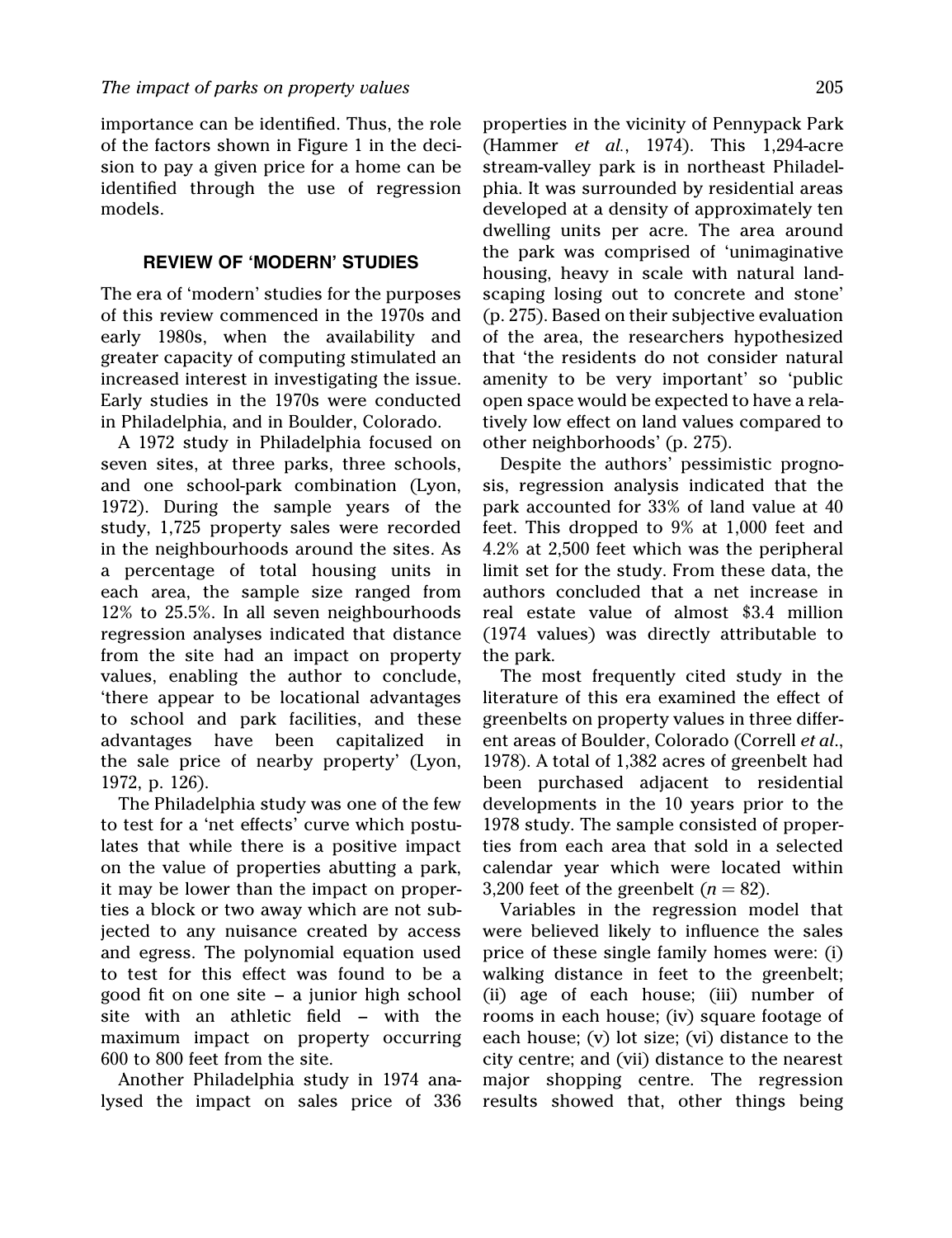equal, there was a \$4.20 decrease in the price of residential property for every foot one moved away from the greenbelt. This suggested that if other variables were held constant, the average value of properties adjacent to the greenbelt was 32% higher than those located 3,200 walking feet away. These results are shown in Table 1.

One of the three neighbourhoods had been able to take much greater advantage of the open space amenity in its planning than the other two neighbourhoods, so the authors initiated further analyses on it. In this neighbourhood, price decreased \$10.20 for every foot one moved away from the greenbelt. This resulted in:

the aggregate property value for the neighborhood being approximately \$5.4 million greater than it would have been in the absence of greenbelt. This increment resulted in an annual addition of approximately \$500,000 to the potential neighborhood property tax revenue. The purchase price of this greenbelt for the city was approximately \$1.5 million and thus, the potential property tax revenue alone would allow a recovery of initial costs in only three years. (p. 215)

There is an important caveat to these positive results in that 86% of the \$500,000 proximate increment of property tax revenue accrued to taxing entities other than the city, i.e., county, school district and other independent districts. Thus, the incremental return to the city alone was not sufficient to

Table 1 Value of the average house related to greenbelt proximity

| <b>Walking distance</b><br>from greenbelt | Average value<br>of house |  |  |
|-------------------------------------------|---------------------------|--|--|
| 30                                        | \$54,379                  |  |  |
| 1,000                                     | 50.348                    |  |  |
| 1,283                                     | 49,172                    |  |  |
| 2,000                                     | 46,192                    |  |  |
| 3,200                                     | 41,206                    |  |  |

pay the costs incurred by the city in purchasing the greenbelt. This creates a major policy issue. However, it should not inhibit the purchase of park and open space areas because overall economic benefits accrue to taxpayers whose revenues fund all the governmental entities.

Resolution of this conundrum requires one of two actions. The first requires that a city's elected officials be prepared to accept the inevitable criticism that is likely to occur when it raises taxes to purchase the land. This selfless, 'statesman-like' position is adopted because they recognize that in the long-term the city's taxpayers will benefit when return on the investment is viewed in the broader context of total tax payments to all governmental entities. The alternative strategy is to persuade the other taxing entities to jointly fund purchase of the open space areas, since all will reap proximate tax revenue increments deriving from them.

A study undertaken in Worcester, Massachusetts, in the early 1980s examined the relationship between four parks and the values of all properties sold within a 4,000 foot radius of each park during the preceding 5 years  $(n = 170)$  (More *et al.*, 1982, 1988; Hagerty et al., 1982). The multiple listing service from which the study's data were derived recorded actual sale price of a house, along with information on other characteristics that might affect the sale price including lot size, number of rooms, age, garage, taxes paid and condition. Distance to the park in feet was added to this set of variables.

The results showed that, on average, a house located 20 feet from a park sold for \$2,675 more than a house located 2,000 feet away. However, 80% of the aggregate increase in value was derived from properties located within 500 feet of the parks. Effects could not be traced beyond 2,000 feet from the parks. Using these data, it was estimated that the aggregate property value increase attributable to these parks was \$3.5 million.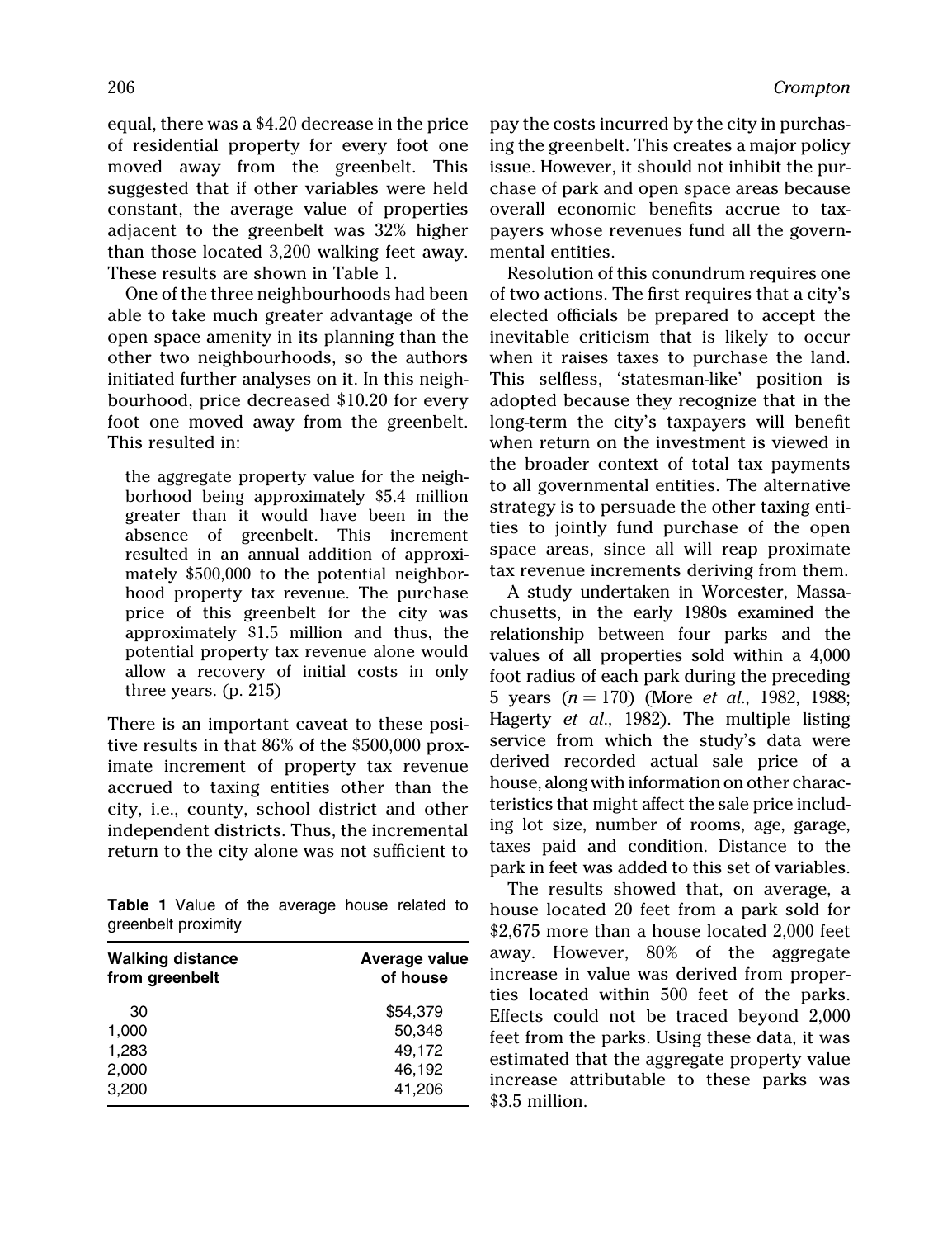The impact of two parks on the values of proximate residential developments in Dayton and in Columbus, Ohio, was reported in 1985 (Kimmel, 1985). The 170-acre Cox Arboretum in Dayton was a wooded open space containing specialized herb, ornamental and other plant gardens. Its impact on an adjacent fairly new sub-division of 300 properties was assessed. The 152-acre Whetstone Park in Columbus, contained ballfields, trails, natural areas and a 13-acre rose garden, and it was adjacent to an older residential area. In both cases, samples of approximately 100 residences were used in the study.

The regression analyses indicated that for every additional foot of distance a property was located away from Cox Arboretum and Whetstone Park, the selling price decreased \$3.83 and \$4.87, respectively. The average distance of properties in the study areas were 814 feet and 973 feet from Cox Arboretum and Whetstone Park, respectively, and these properties yielded proximate premiums of \$3,100 and \$4,700. Given the average selling prices of properties in the residential areas were \$58,800 and \$64,000 respectively, the park premium represented 5.1% in the Cox Arboretum subdivision and 7.3% at the Whetstone Park residential area. In neither case was an assessment made of how this average premium varied between properties immediately abutting the parks and those located (say) 2,000 feet away, which presumably were much less impacted by the parks.

An empirical investigation in Salem, Oregon, in 1986 reported that open space in the form of greenbelt at the fringe of the urban area exerted an influence on urban land values that extended inward from the urban boundary about 5,000 feet (Nelson, 1986). The researcher concluded that urban land adjoining farmland zoned exclusively for agriculture was worth \$1,200 per acre more than similar land 1,000 feet away.

Washington County, Wisconsin, is located 40 minutes northwest of Milwaukee and is growing rapidly. The impact of two parks in the county on property values was studied (Sielski, 2002). Jackson Park is a 25-acre park located in the Village of Germantown.

The study was provoked by two common concerns: (i) property owners adjacent to a proposed county park were concerned it would have a negative impact on their property value; and (ii) taking the property off the tax roles would put an undue burden on the rest of the residents.

The study used assessed values and measured the parks' impacts within a halfmile (2,640 feet) radius. It controlled for structural variables. The results for Jackson Park are illustrated in Figure 2. Properties within 200 feet increased by \$113.36 in assessed value for each foot a property was closer to the park. Aggregated incremental assessed valuation attributable to the park was \$1.58 million which generated \$30,128 in annual tax revenues. 19.2% of the assessed value of properties within 200 feet of the park was attributable to the park. For example, if a property located outside the influence of the park was valued at \$120,000, it would have a value of \$143,000 if it were located within 200 feet of Jackson Park.

At Homestead Hollow County Park, assessed value decreased by \$4.96 for each foot of distance from the park up to the half-mile radius. These results were similar to the Boulder greenbelts study reported earlier in the paper. Aggregate value attributable to the parks was \$880,000, generating annual tax revenues of \$18,100.

A county-wide analysis of 6,898 single family residences sold in a 2-year period in Leon County, Florida, reported that homes within 200 feet of the nearest park were worth an extra \$6,015, while the premium for those between 200 feet and 1,320 feet (0.25 mile) was \$1,773 (Cape Ann Economics, 2003). There was some evidence of the impact of a restricted supply since when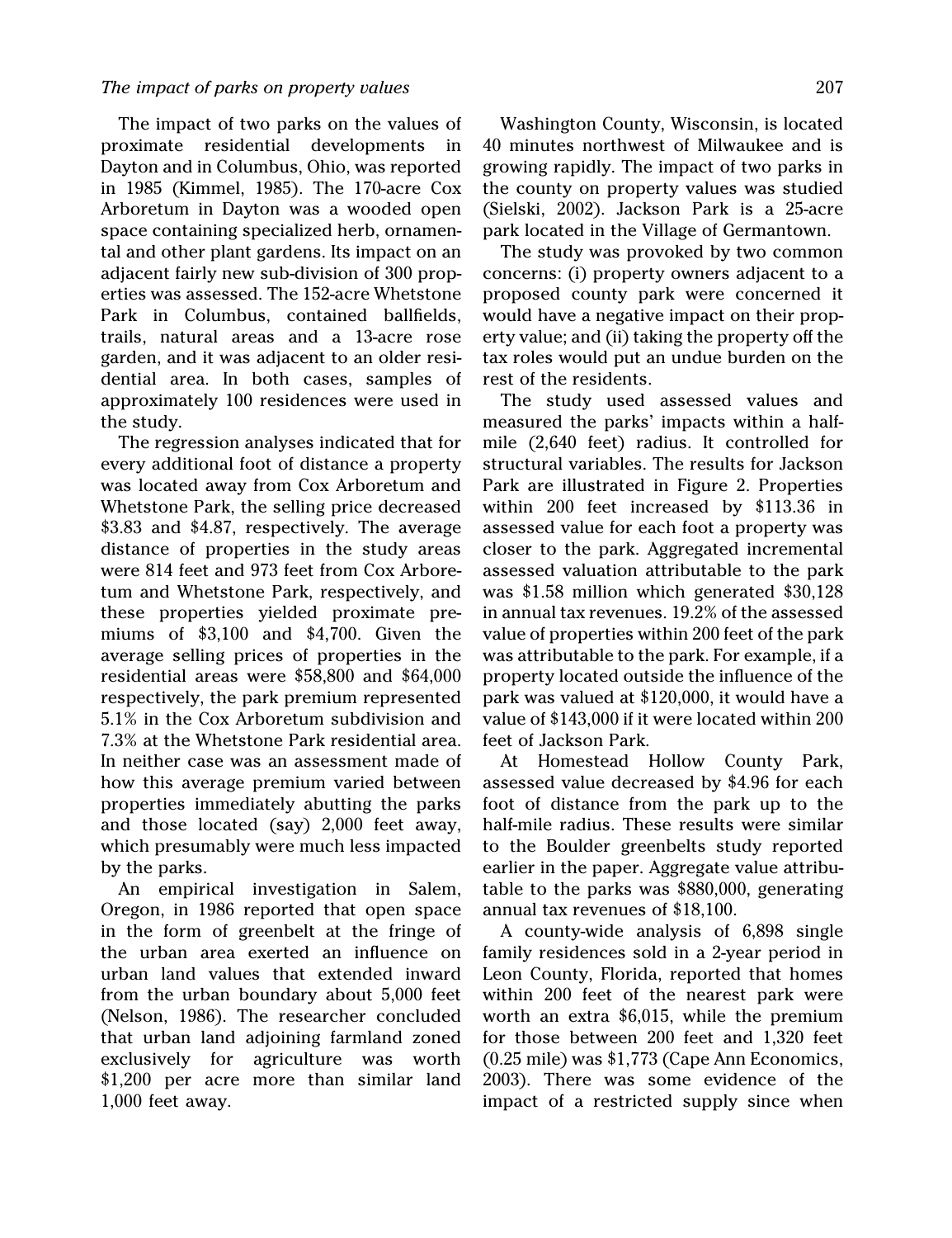

Fig. 2. Decrease of total assessed value per foot (Jackson Park)

the analysis focused on the most densely populated parts of the county (over 2,500 people per square mile, primarily within the city of Tallahassee), the premiums for parcels within 200 feet of a park rose to approximately \$14,000.

In addition to the county-wide analysis, studies were undertaken on the specific impact of two parks. Myers Park in Tallahassee is a 47-acre natural area park. Data from 58 single family home sales in the previous 2 years were used in the analysis, which concluded that those within 200 feet of the park sold for \$24,600 more than they would have brought had they not been close to the park. Since there were 75 properties within this 200-foot zone, the enhanced value attributable to the park was \$1.845 million.

Maclay State Gardens on the fringe of Tallahassee is a Florida State Park embracing rolling hills, a picturesque lake and spectacular and extensive floral gardens featuring both native plants and exotic flora. It includes the 877 acre Lake Overstreet addition which also features a lake and surrounding woodlands. Over the 2-year period 442 single-family residential properties were sold in the census blocks immediately surrounding the gardens. Regression analyses indicated that properties physically abutting the park had a premium of \$47,000  $(n = 104)$ , while for those not abutting but within 200 feet the premium was \$21,000  $(n = 70)$ . These premiums when applied to all properties within the 200-foot zone, added \$6.3 million to the property tax base.

A study of the impact of 14 neighbourhood parks on suburban areas of the Dallas-Fort Worth metroplex was based on 3,200 residential sales transactions recorded over a 2  $\frac{1}{2}$  year period (Miller, 2001). The parks were all between 2.5 acres and 7.3 acres in size except for two which were 0.5 and 0.3 of an acre. They were 'intermittently maintained' and were selected because of their ordinariness rather than their excellence. The author described them as 'a standard of park quality well within the range of an evenly marginally committed developer. National monuments these are not' (p. 169).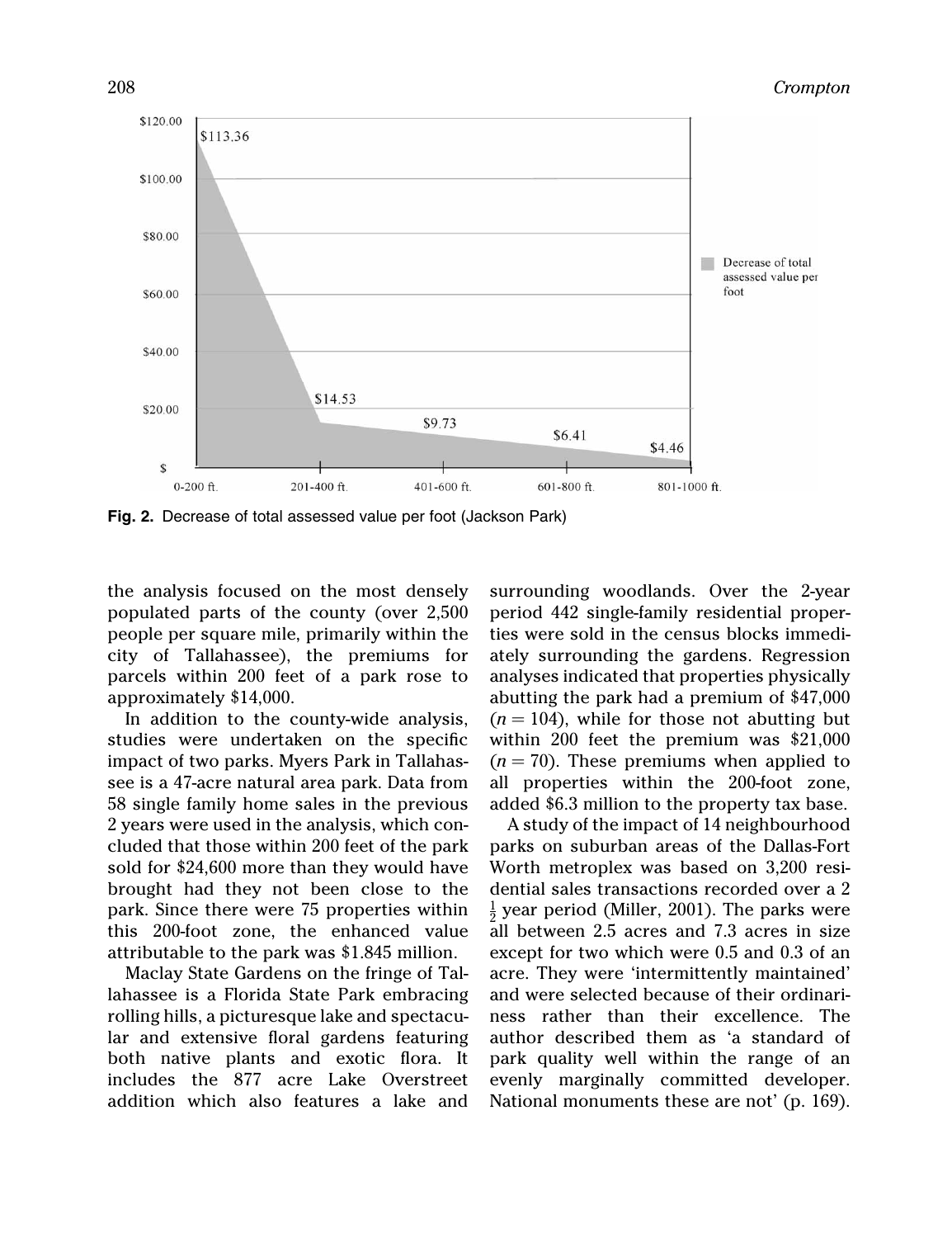The selected parks were in neighbourhoods of single-family houses. As far as possible, parks near arterial or collector streets, shopping or commercial centres, or abrupt changes in demographic characteristics were excluded from the study to clarify the effect of the park. The comprehensive regression model incorporated 29 variables that could potentially influence sales price. Travel distances using a GIS program were used as the distance variable.

The price effects compared against home values a half-mile from the parks are shown in Figure 3. Homes adjacent to parks received an approximate price premium of 22% relative to properties a half-mile away. Approximately, 75% of the value associated with parks occurred within 600 feet of a park and 85% within 800 feet. This distance approximates a two to three minute walk and delineated the parks' principal areas of influence. The price effects of the parks were insignificant at a distance of approximately 1,300 feet (a quarter mile), the conventional estimate of a 5 minute walk.

This study also found that while large parks add more valuable to residents' property than small parks, the premium is small relative to that of proximity. All else equal, then, more value will be created by a series of small parks, which permit more total houses in their vicinity, than by a single large park of equivalent area.

Figure 4 demonstrates the outcome if this principle is applied to a 50 acre park illustration. It suggests that the tax base enhancement emanating from six 8.33 acre parks with dimensions of 400 vards  $\times$  100 vards, and non-overlapping impact zones, will be substantially greater in aggregate than the premium generated by the 1210 yards  $\times$  200 yards, 50 acre park. However, such a revenue benefit is likely to be partially offset by higher initial development and construction costs, and more expensive operations costs over time. Nevertheless, the scenario of a set of smaller parks rather than one large park may be appealing to developers because they do not have to incur the additional ongoing maintenance costs whereas governmental entities do.

A large data set to measure the impact of the proximate principle was assembled for the city of Portland, Oregon. It was comprised



Fig. 3. Impact of proximity to parks (14 neighbourhood parks, Dallas-Fort Worth Metroplex)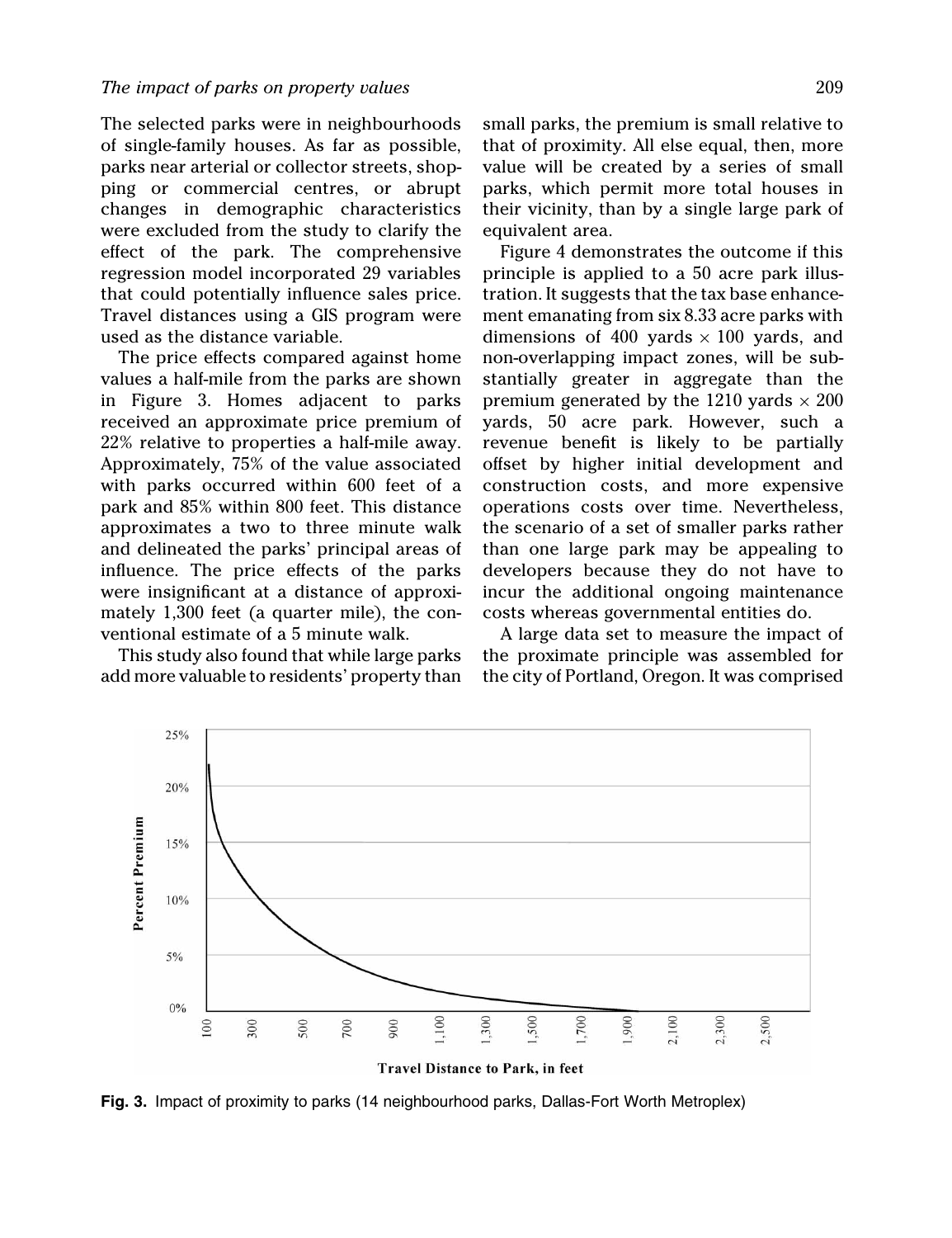

Fig. 4. Implications for proximate preminus of distributing 50 acres of parkland among six smaller parks rather than allocating it to a single large park

of 16,636 single family home sales during a three year time period. The mean home sale price was \$66,198 (1990 dollars) and the average size was 1,396 square feet. The impact of parks on property within a 1,500 foot radius was measured. It was estimated that a block was 200 feet, so the 1,500 foot (0.28 mile) radius reflected an average distance of approximately 7.5 blocks.

Results from these analyses were reported in two different papers. In the first paper the 193 public parks were not differentiated by type (Bolitzer and Netusil, 2000). Two statistical models were applied to the data set. The authors concluded that homes within 1,500 feet of a public park increased in value by \$2,262 (3.5%) or \$845 (1.2%) depending on the model used, compared to property outside the 1,500 foot area. When the impact of different distances within the 1,500 foot radius was evaluated by the two models, the premium values ranged from \$5,023 (7.6%) and \$3,527 (5.3%) for properties within 100 feet of a park, to \$2,109 (3.8%) and \$1,004 (1.5%) for properties that were located 1,301 to 1,500 feet away.

In the second paper using this same data set, the authors classified the public parks into three different categories: urban parks, natural area parks, and specialty parks/ facilities (Lutzenhiser and Netusil, 2001). These are defined in Table 2. The results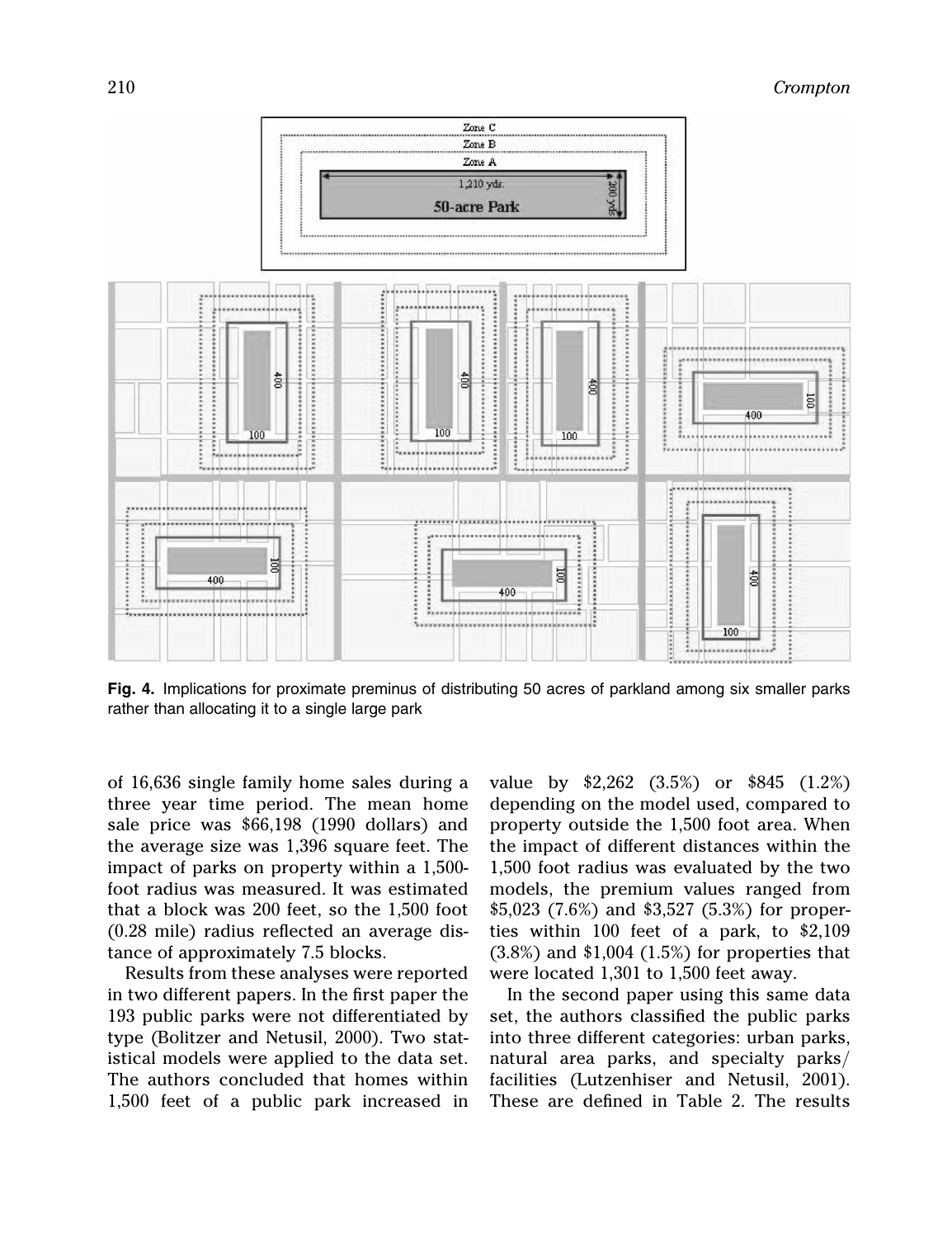| Open space type         | <b>Definition</b>                                                                                                                                                                                                                                                                                                                                           |
|-------------------------|-------------------------------------------------------------------------------------------------------------------------------------------------------------------------------------------------------------------------------------------------------------------------------------------------------------------------------------------------------------|
| Urban Park              | More than 50% of the park is manicured or landscaped and developed for<br>nonnatural resource dependent recreation (e.g., swimming pools, ballfields,<br>sports courts).                                                                                                                                                                                    |
| Natural area park       | More than 50% of the park is preserved in native and/or natural vegetation.<br>Park use is balanced between preservation of natural habitat and natural<br>resource-based recreation (e.g., hiking, wildlife viewing, boating, camping).<br>This definition includes parcels managed for habitat protection only with no<br>public access or improvements). |
| Specialty park/facility | Primary use at the park and everything in the park is related to the specialty<br>category (e.g., boat ramp facilities).                                                                                                                                                                                                                                    |

|  | Table 2 Definition of open space categories |  |  |  |  |
|--|---------------------------------------------|--|--|--|--|
|--|---------------------------------------------|--|--|--|--|

showed that being within 1,500 feet of a natural area park accounted for \$10,648 (16.1%) of a home's sale price holding all other factors constant. The impacts of urban parks and specialty parks/facilities were \$1,214 (1.8%) and \$5,657 (8.5%), respectively. The relatively low premium for the urban parks may be attributable in part to urban parks often having greater variations in quality.

The impact of distance from each of the three types of area on home values is reported in Table 3. This shows, for example, that a home located 401–600 feet away from a natural area park on average had a \$12,621 premium (19.1%), while the average premium for a house adjacent to an urban park was \$1,926 (2.9%). These data do suggest there are relative disadvantages to being located next to the facilities, since the largest premiums for the urban park, natural area park and specialty park/facilities were in the 201–400, 401–600, and 401–600 foot distance bands, respectively.

Another technically strong study was reported on the impact of the Barton Creek Greenbelt and Wilderness Park in Austin, Texas (Nicholls and Crompton, 2005). This is a linear 171-acre natural area to the west of downtown that includes 7.5 miles of multi-use trails. The authors examined its impact on three neighbourhoods that bordered this amenity: Barton, Lost Creek and Travis. Single-family home sales over a three year period constituted the data source. The sample sizes of home sales for

| <b>Variable</b>               | Urban Park | <b>Natural Park</b> | <b>Specialty Park/facility</b> |  |
|-------------------------------|------------|---------------------|--------------------------------|--|
| Distance $<$ 200              | \$1,926    | \$11,210            | \$7,396                        |  |
| Distance $201 - 400$          | 2,061      | 10.216              | 5.744                          |  |
| Distance $401 - 600$          | 1,193      | 12,621              | 10,283                         |  |
| Distance $601 - 800$          | 817        | 11,269              | 5,661                          |  |
| Distance 801-1,000            | 943        | 8,981               | 4,972                          |  |
| Distance 1,001-1,200          | 1.691      | 8,126               | 4.561                          |  |
| Distance 1,201-1,500          | 342        | 9,980               | 3,839                          |  |
| Number of observations 16,747 |            |                     |                                |  |

Table 3 Variations in proximate values at different distances for each open space type (1990 dollars)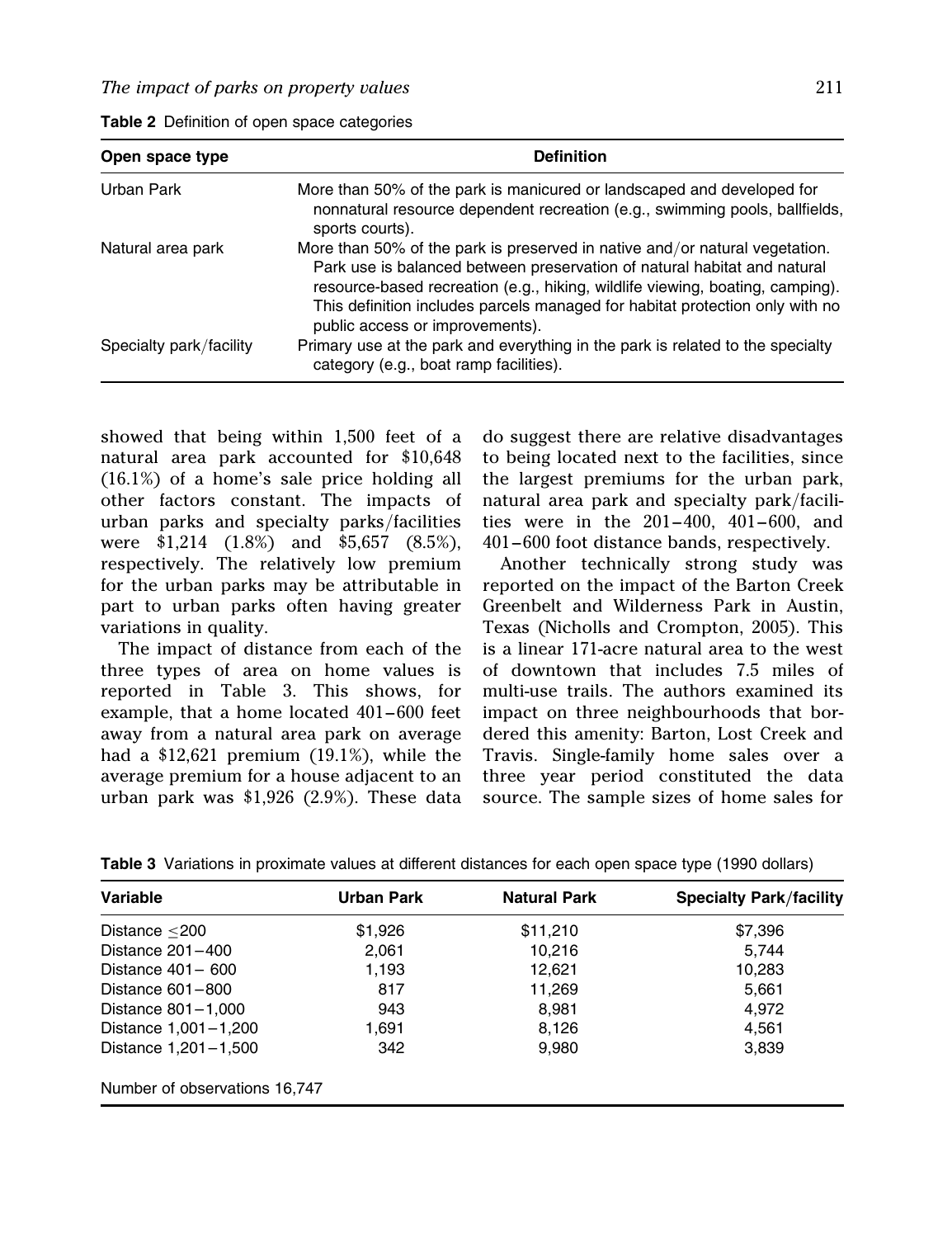the Barton, Lost Creek and Travis neighbourhoods were 224, 240 and 236, respectively.

Results of the study are summarized in Table 4. The table shows that the premium for adjacency to the greenbelt was highest in the Barton neighbourhood and that it represented 20% of the average price of all homes in that neighbourhood. The comparison criterion is important because all the homes impacted by the greenbelt are included in the average price. If the comparison criterion had been with houses beyond the direct impact of the greenbelt (say 1,500 feet or more away), then it is likely that the premiums shown in Table 4 would have been substantially longer.

The last column in Table 4 shows the decline in value with each foot of distance away from the greenbelt. These figures are substantially higher than those reported earlier in the paper for the greenbelts in Boulder, Colorado, the two parks in Dayton, and for the parks in Washington County, Wisconsin, although in the first two cases the different values may be attributable to inflation in the two decade time difference between the two studies.

The lack of positive impact in the Lost Creek area was attributed to the different character of the greenway at that point. Homes directly adjacent to the greenway in Lost Creek were located on the edge of deep, thickly vegetated ravines which offered neither recreational access nor attractive views. The vegetation inhibited recreational access and the views were of other properties across the ravines rather than of the greenspace. In the Travis area where the proximate premium was relatively low, the topography of the land did not allow for non-adjacent properties to enjoy a greenbelt vista, so the premium was primarily a reflection of the value accorded proximate access.

A study conducted in a 1,350 square mile suburban and exurban region in central Maryland used a sample of 55,799 armslength single transactions of owner-occupied residential properties that occurred in a 5 year time period (Irwin, 2002). It measured the proportions of areas within 400 meters of houses that were in different land uses. The study recognized that open space is heterogeneous and measured the impact on house sales price of different categories of open space. The author reported that in contrast to residential, commercial or industrial uses, open space had a positive impact on a residential property's value. However, the premium for proximity to privately owned open space protected by a perpetual easement was \$4,503 or 2.6%, while that on properties close to government purchased open space was \$2,038 or 1.2%. It was suggested that the privately protected land yielded a higher premium than the publicly owned land because the latter is available to people from outside the local area. They may generate a spillover nuisance cost by reducing privacy and increasing congestion which is not present at privately owned open space.

Table 4 Results from three Austin neighborhoods proximate to the Barton Creek greenbelt and Wilderness Area

| <b>Neighborhood</b> | Home sales prices (\$'s) |         |         | Adjacency        | Adjacency             | Decline in value<br>per foot from |
|---------------------|--------------------------|---------|---------|------------------|-----------------------|-----------------------------------|
|                     | Hiah                     | Low     | Mean    | premium<br>(S's) | premium<br>percentage | the Greenbelt<br>(\$'s)           |
| Barton              | 550,000                  | 105.000 | 220,000 | 44.000           | 20%                   | 13.51                             |
| Lost Creek          | 899,000                  | 179,000 | 356,000 | 0                | $0\%$                 | 3.97                              |
| Travis              | 392,000                  | 130,000 | 233,000 | 16.000           | 6%                    | 10.61                             |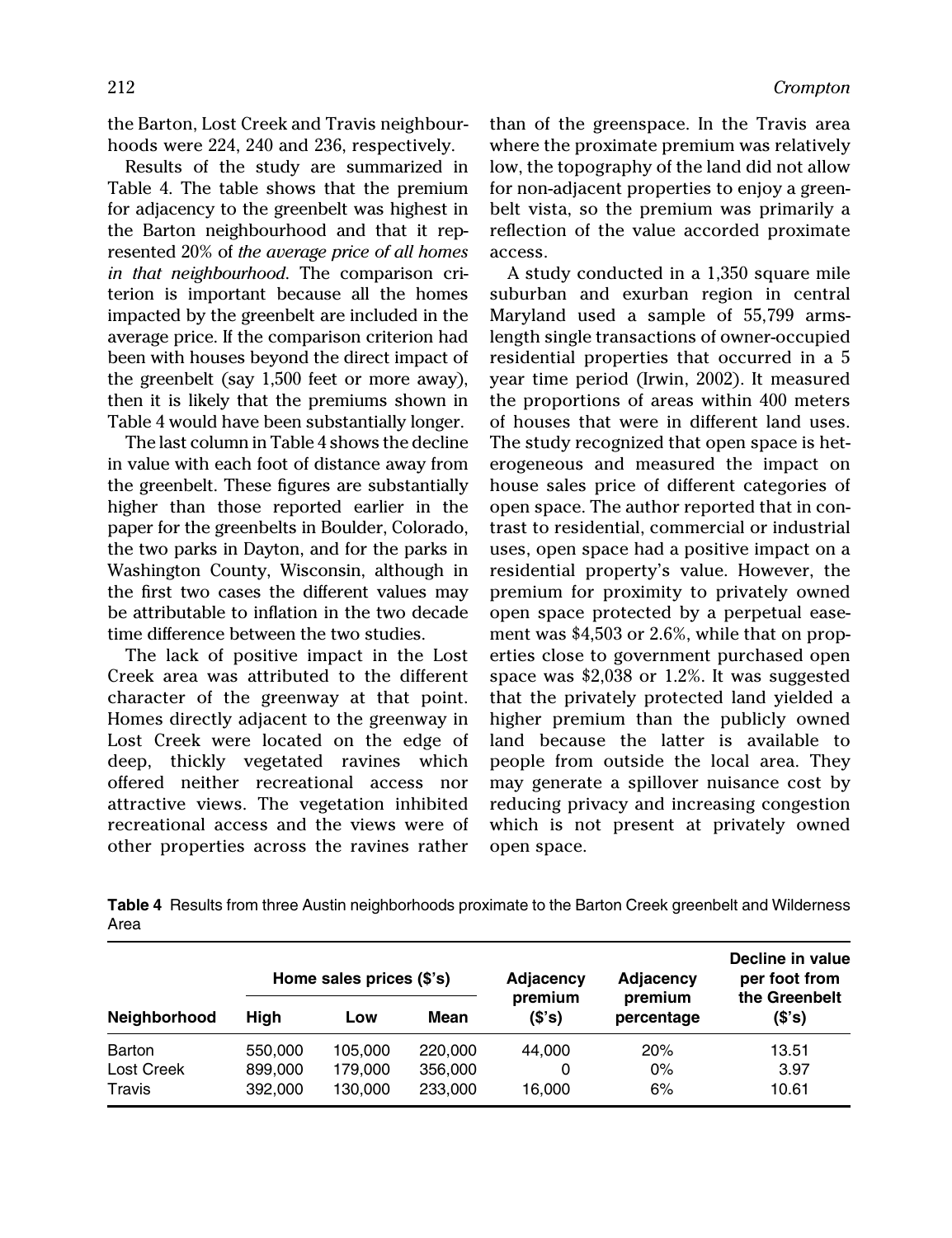A similar study was undertaken in Berks County in southeastern Pennsylvania (Ready and Abdalla, 2003). The data base was 8,090 residences sold over a 4 year period in the suburban/exurban areas of the county. Again, the amount of land that was in open space, residential, commercial and industrial use within 400 meters of each house was measured. The authors concluded that within the 400-meter area, open space was the most desirable land use but the premiums on house prices were very small, even lower than those in the Maryland study.

The relatively low premium values reported in these two studies may be a function of three factors: (i) the self-cancelling effect of aggregating open space because both high quality amenity open space and dispirited open space that leads to decreased proximate property values are included in the mean averages; (ii) averaging the proximate premium over 400 meters because most proximate value is likely to be captured within 150 meters and the value decay beyond that distance is substantial so that at 400 meters it is likely to be zero; and (iii) some parts of the study areas were rural with zoning ranging from 1 to 5 acre minimum lot size, so the supply of private open space was relatively plentiful.

In 2003, comprehensive detailed studies of the impact of major renovations in five selected parks in New York City were undertaken (Ernst and Young, 2003). The authors did not use hedonic analysis. Rather, they compared the values of property sales transactions within Park Impacted Areas (PIAs), which consisted of 1-2 blocks immediately adjacent to the parks, with associated Control Areas (CAs) comprising the next 3– 4 blocks beyond the PIAs. The CAs were used to hold constant the influence of the other factors that might impact real estate values. The comparisons were made over the time period from 1992 to 2001. All of the five parks selected for the case studies

had benefited from substantial capital investment in renovation during this time period.

The five parks were Prospect (Brooklyn), Crotona (Bronx), Clove Lakes (Staten Island), St. Albans (Queens), and Serrano (Bronx). The graphs in Figure 5 compare the sales prices per square foot for single family homes and multi-family units (where these were present) over the 1992–2001 period. The sample sizes  $(n)$  of sales transactions from which the value data are derived are shown underneath each graph. The results show that the positive impacts of renovation at the first two parks were substantial; for the other three parks the results showed moderate enhancement of property values.

Olmsted and Vaux considered Prospect Park to be their masterpiece. In the 1992– 2001 period, \$103 million worth of capital renovation was undertaken in the 526 acre park, restoring it to its status as a firstclass, signature park. The PIA and CA zones selected for comparison were in the Park Slope neighbourhood. In the most recent 4 year period, single family homes sold for between 32% and 153% more per square foot in the PIA than in the CA (Figure 5a). The same trend was apparent in the comparison of multi-unit properties but the difference was not as dramatic, ranging from 20% to 84% over the most recent four years Figure 5b). In the case of multi-unit properties, the prices were similar before the renovations commenced and as more improvements were made the value gap between the PIA and CA zones became more accentuated. However, the per square foot values of both the PIA and CA properties increased markedly. Some of this may be attributable to inflation and the vibrant economy at that time, but it is likely that some of the CA added value also is attributable to the renovations since being 3–6 blocks away from the park suggests the park exercises some proximate impact.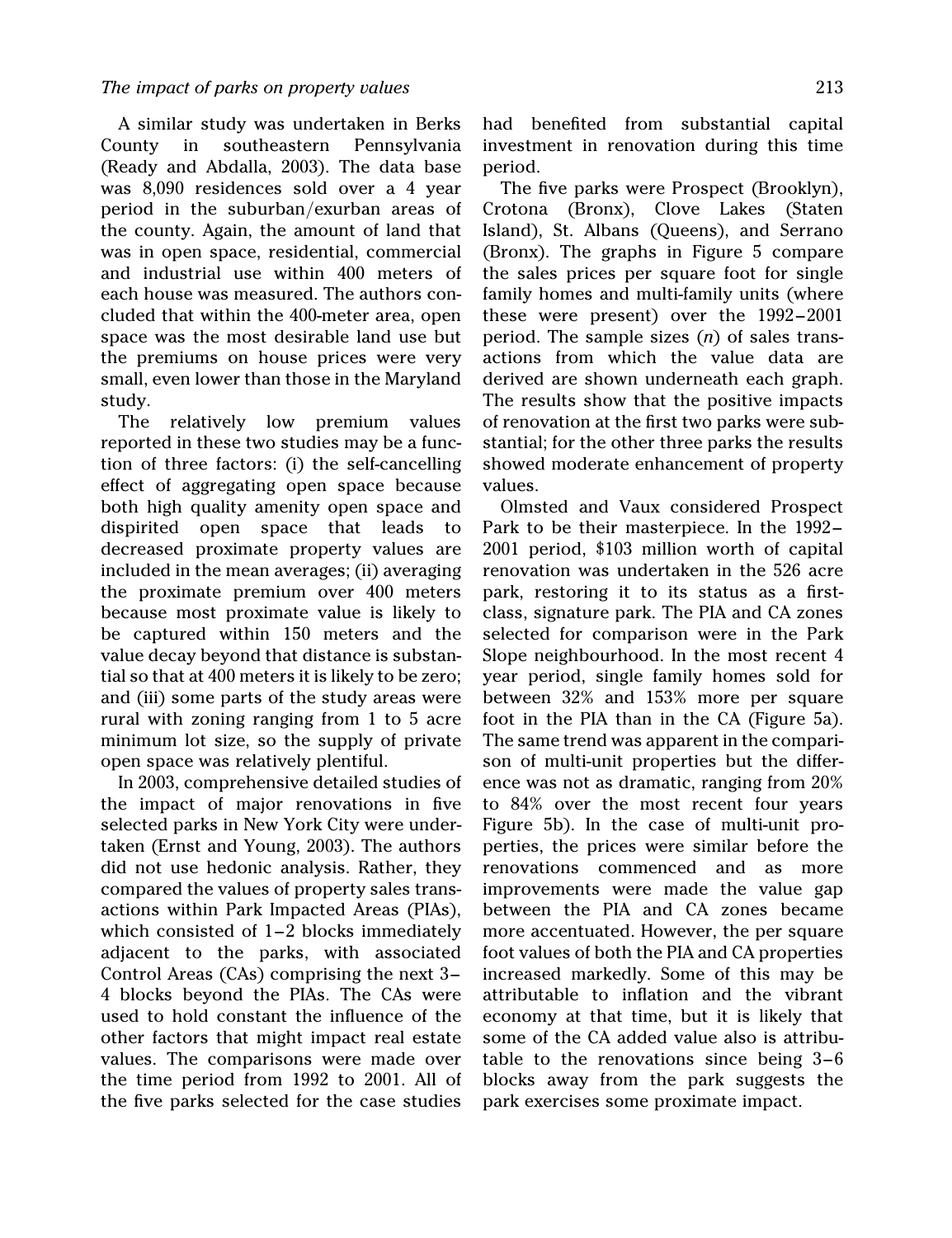

Fig. 5. Comparison of the sales price per square foot of properties within the impact area (PIA) of five parks with those of their controls areas (CA)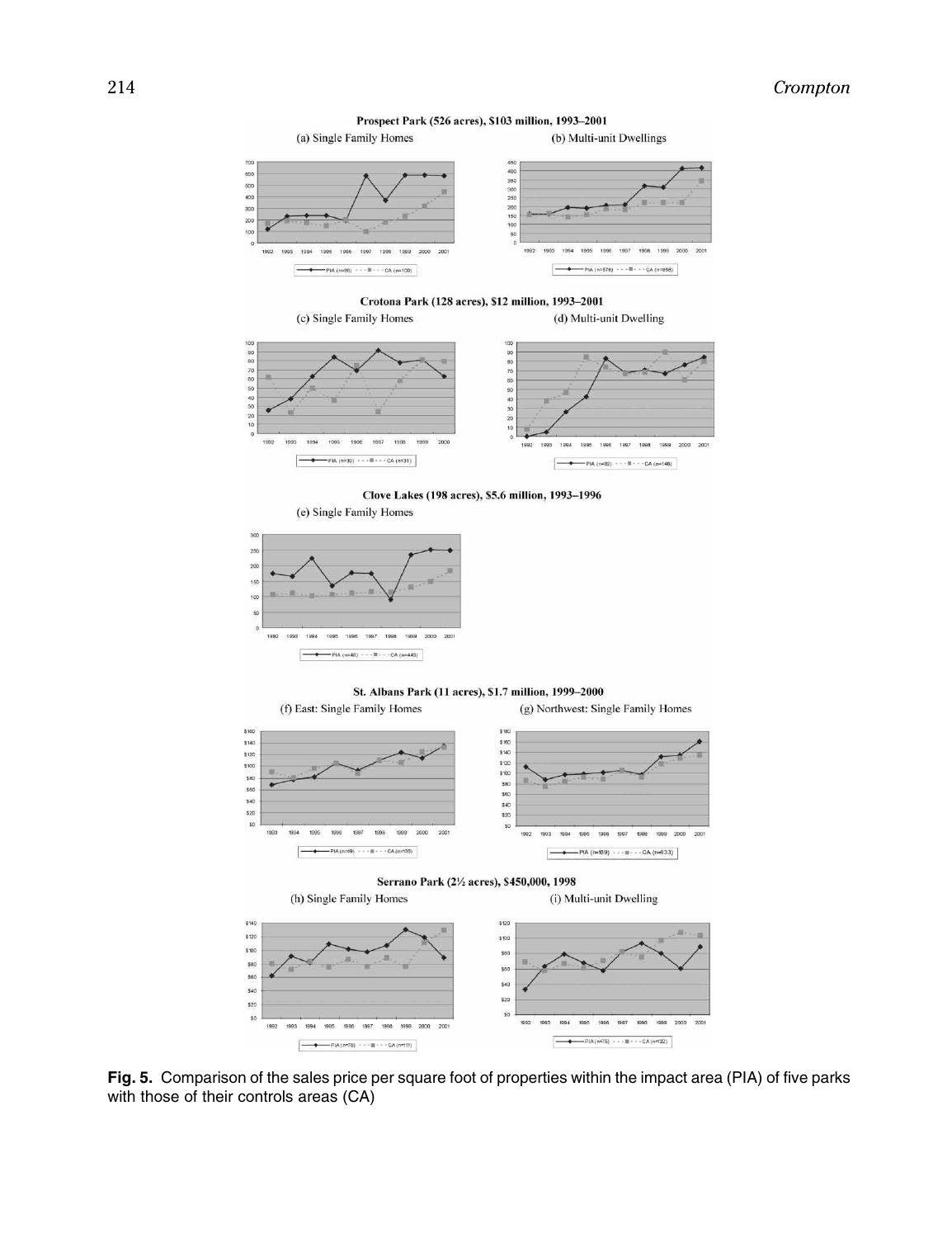Renovation of Crotona Park took place from 1993 to 2001 at a cost of \$12 million. During the 1970s and 1980s, the 128 acre park was situated within a decaying urban neighbourhood in the South Bronx, characterized by burned-out vacant buildings, drug dealers and crime. Efforts were made to upgrade the neighbourhood, but investment in the park only came later. However, in a few years it was transformed from a place to be ignored and avoided, to an attractive asset. Figure 5c shows that values in the PIA for the most part are higher for single family homes than in the CA, but the relatively small number of sales transactions means there is some volatility in the graph. Among multi-unit dwellings, the CA values were substantially higher than those in the PIA in the early years reflecting the blighted status of the park, but in the later years the situation was reversed (Figure 5d). There was a trend showing an increase in PIA values after the renovation work commenced in 1995.

Clove Lakes Park is a 198 acre natural area surrounded almost exclusively by single family homes. Between 1993 and 1996, \$5.6 million was invested in renovating it. Since that time, it has become a weekend destination for Staten Island's residents as well as a staple of the community. Single family house prices in the PIA were higher than those in the CA before the renovation and that trend subsequently continued. Figure 5e shows that in the last 3 years of the study's time period, the value gap ranged from 36% to 80%. Although the gap has generally not widened, the values of properties in both the PIA and CA increased markedly, as they did in Prospect Park; again suggesting the CA experienced some positive proximate increment. The variability of the PIA sales price across years may be attributable to the relatively small sample size.

St. Albans Park (11 acres) was renovated in 1999 and 2000 at a cost of \$1.7 million. Two PIAs were used to measure the proximate impact of the park. Data from its east side, summarized in Figure 5f, show no substantial difference between the sales value of properties in the two areas. The second PIA was on the park's northwest side. This is a more extensive residential area so the sample size was larger. The PIA values historically were slightly higher than the CA values, but this gap increased dramatically to 19% in 2001 after the improvements were completed (Figure 5g). Since the renovation took place in 1999 and 2000, if there is impact on the market price of properties, it was likely to become more obvious in the period beyond the timeframe of the study. Again, both the PIA and CA values increased substantially from the time the renovations commenced in 1999.

Serrano Park is a 2.5 acre playground and park located in the Castle Hill section of the Bronx in a densely populated area. Although \$650,000 was invested in 1998 to renovate its structures, it remains aesthetically unappealing since the majority of it is 'a vast concrete field'. It is heavily used, so there is noise and congestion. The graph in Figure 5h and 5i reflect these unattractive qualities in that the facility appears to have no proximate impact on property values.

In addition to the proximate value data reported in Figure 5, the authors empirically addressed other impacts in their case studies. Thus, they were able to conclude: 'Single family turnover rate was generally lower near well improved parks as compared to adjoining ones. Quality parks serve to stabilize local communities and are a catalyst for the redevelopment of adjacent real estate' (p. 10).

#### CONCLUDING COMMENTS

The evidence that has emerged from relatively sophisticated analyses in the past two decades, essentially endorses the legitimacy of the proximate principle which was demonstrated in the early English urban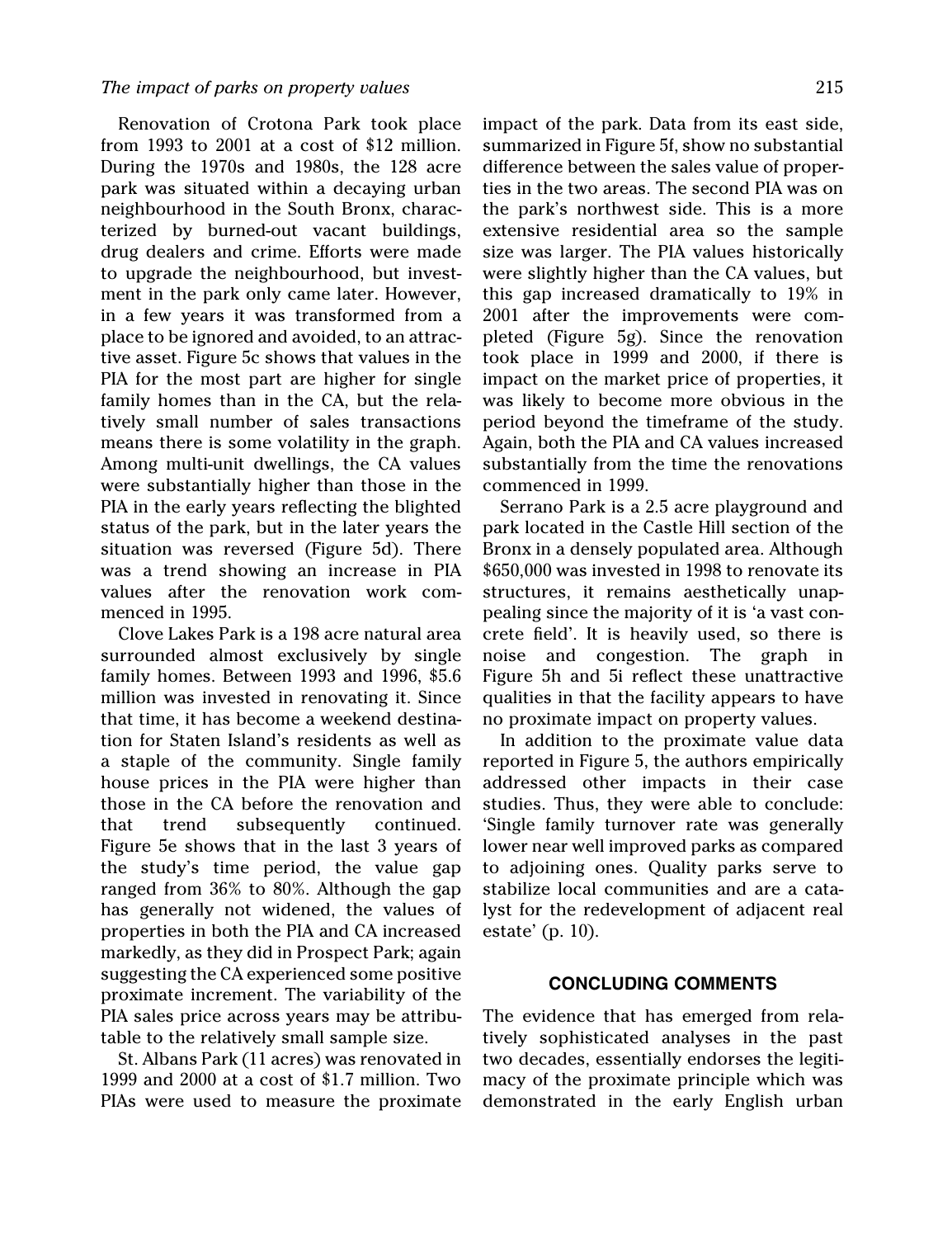parks and later disseminated in the US by Olmsted in the nineteenth century. The evidence from these studies unequivocally supports the contention that parks and open space contributes to increasing proximate property values.

It is not possible to discern a generalizable answer with regards to the magnitude of the proximate effect, given the substantial variation in the size, usage and design of park lands in the studies, and disparities in the residential areas around them. However, some point of departure based on the findings reported here is needed for decisionmakers in communities who try to adapt these results to their local context. To meet this need, it is suggested that a positive impact of 20% on property values abutting or fronting a passive park area is a reasonable starting point guideline.

The diversity of the study contexts makes it feasible to offer a tentative generalizable answer regarding the distance over which the proximate impact of park land and open space extends. There was consensus among the studies that it has substantial impact up to 500–600 feet. In the case of community sized parks it tended to extend out to 1,500– 2,000 feet, but after 500–600 feet the premium was small. Few studies tried to identify impacts beyond that distance because of the compounding complexity created by other potentially influencing variables, which increases as distance from a park increases. However, especially in the case of larger parks, it is likely there are additional economic benefits not captured by capitalization into increased property values beyond this peripheral boundary, since the catchment area from which users come frequently extends beyond it.

This type of work is useful in that it provides a measure of the value of parks, whereas elected officials tend to think only of their cost. However, the focus is myopic since the value of parks to a community involves many factors other than proximity such as level of maintenance, maturation level of the park, ratio of supply and demand and type of use.

Level of maintenance relates to quality. A useful analogy is with a well-groomed front garden which is likely to increase the value of a home, whereas if it is overgrown with weeds and littered with trash then the property value is likely to be diminished. Adverse impacts also may emanate from nuisances such as congestion, street parking, litter and vandalism, noise and ballfield lights intruding into adjacent residences, poorly maintained facilities, or anti-social behaviours.

Maturation level recognizes that it may take 30 to 40 years for new or renovated parks to mature. In the beginning trees are small and spindly, plantings are scattered and immature, shade is scarce, and the landscaping often is not aesthetically pleasing. Thus, the premium in the early years is likely to be less than in later years.

Like all other goods, the premiums that people are prepared to pay to be proximate to a park or open space are influenced by the available supply. If such amenities are relatively abundant, then the premiums will likely be relatively small or non-existent (Nicholls, 2002). Similarly, if houses in an area have large private gardens, then it is likely that premiums will be lower than in areas with little private space because privately owned space may act as a partial substitute for public park space (Miller, 2001).

Parks serving primarily active recreation users are likely to show much smaller proximate value increases, than those accommodating only passive use (Sainsbury, 1964; Hendon et al., 1967; More et al., 1982). The superiority of passive parks in enhancing the tax base presents local governments with a conundrum because frequently they are under considerable pressure to give priority to creating facilities for active recreational use. This is often the more attractive option to conventional leisure services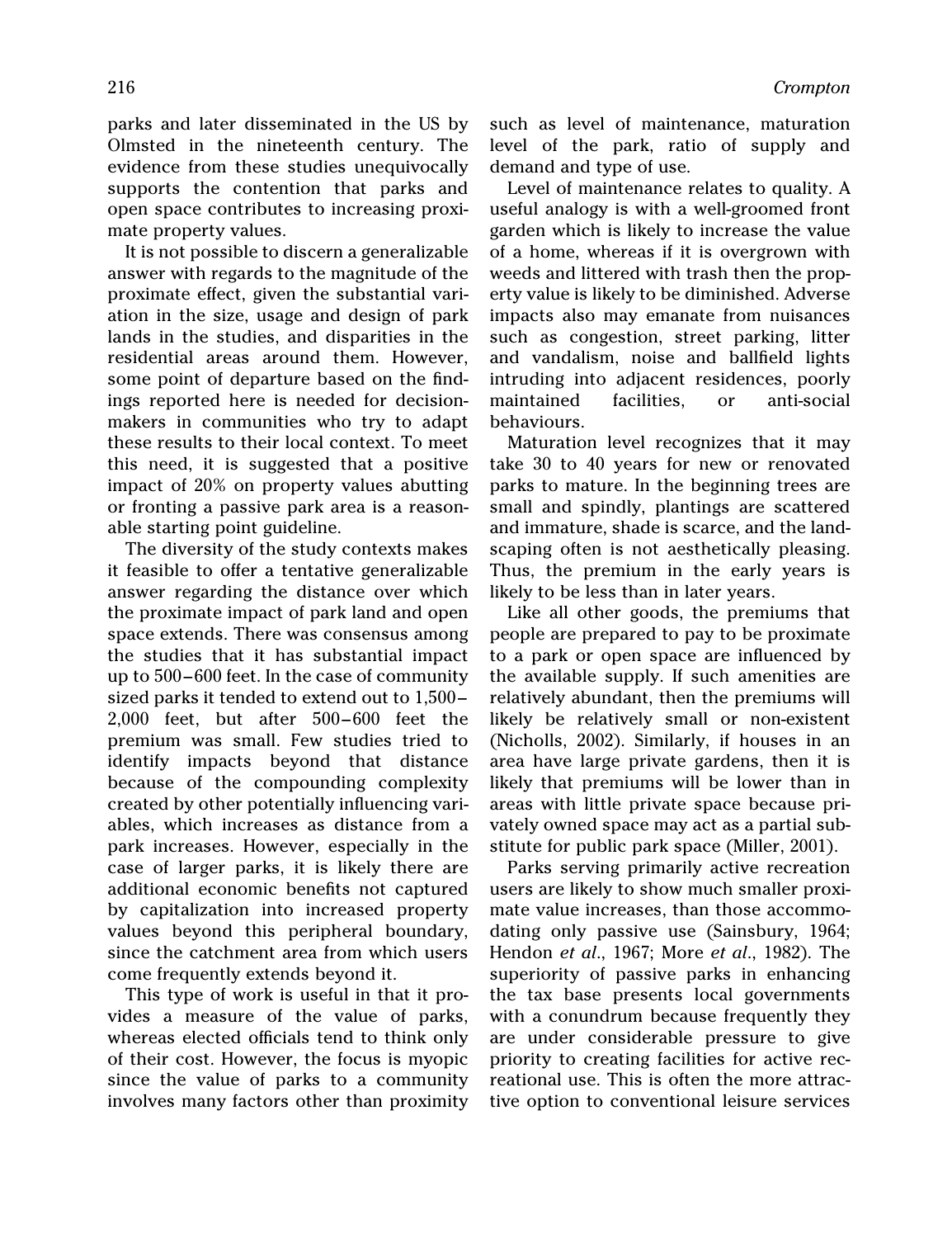agency thinking in that it responds to an overt and highly visible user need, accommodates a relatively large number of participants and generates revenues. Organized recreational sports groups are especially effective in politically lobbying for facilities. In contrast, users of passive parks, occasional users, and non-users of parks who are the primary beneficiaries of passive facilities rarely offer a counterorganized lobbying force.

Finally, it should be noted that appreciation of property values is not always perceived by homeowners to be positive. Its corollary is that their property taxes are higher. Some residents who have lived in a location for a long time and have no interest in selling their property, may see no personal benefits accruing to them from development or major renovation of a nearby park. Nevertheless, they are required to pay higher taxes because the appraised value of their property has increased.

In a broader context than a local neighbourhood, it should be noted that these types of analysis fail to capture the 'public' benefits of parks beyond those that accrue to proximate properties through the 'capitalization' captured by hedonic techniques. These public benefits include such factors as reduced soil erosion, water supply protection, wildlife habitat etc., and secondary benefits that may be attributed to parks' role in attracting visitors, businesses or retirees to a community.

A further limitation of the studies reported to this point is that they are confined to single family homes and do not address the impact of parks on proximate retail or other commercial properties. These properties often constitute the major elements around downtown parks. The lack of good empirical work in this context is attributable to three factors. First, hedonic analysis requires a threshold number of property sales to have occurred around a park to generate the market data needed to undertake

the analyses. Business property tends to turn-over less frequently than residential property so this threshold is rarely available. Second, business properties often are not entered into the Multiple Listing Service data bases used for the analyses. Third, changes in annual rents, rather than property sales, could be used, but this information tends to be proprietary and not accessible to researchers.

There is a growing recognition among developers of the legitimacy of the proximate principle and of its utility for developers. Thus, in a careful, comprehensive and technically strong study that was commissioned by a developer the author concluded:

Parks have traditionally been considered a cost center in neighborhood planning, an amenity that must be provided by local government or required of private developers by statute in order to be feasible. This research in contrast, suggests that providing parks in new neighborhoods offers clear financial benefits to developers, that those benefits are predictable using objective research methods, and that they can be captured through careful design and development practice. (Miller, 2001, p. 101)

Despite its limitations, the empirical findings reviewed in this paper are important because they provide park advocates with legitimate monetary indicators of value. Such indicators appear to be central in the decision-making paradigms used by many senior bureaucrats, and to be demanded by elected officials anxious to demonstrate 'accountability' for public expenditures.

In contemporary times, the power of the proximate principle appears to have been overlooked by park advocates since it has rarely been part of the political debate. The evidence reported here suggests that the principle should be resurrected. There are encouraging signs that this is occurring. For example, the city of Houston recently announced the construction of a 13 acre